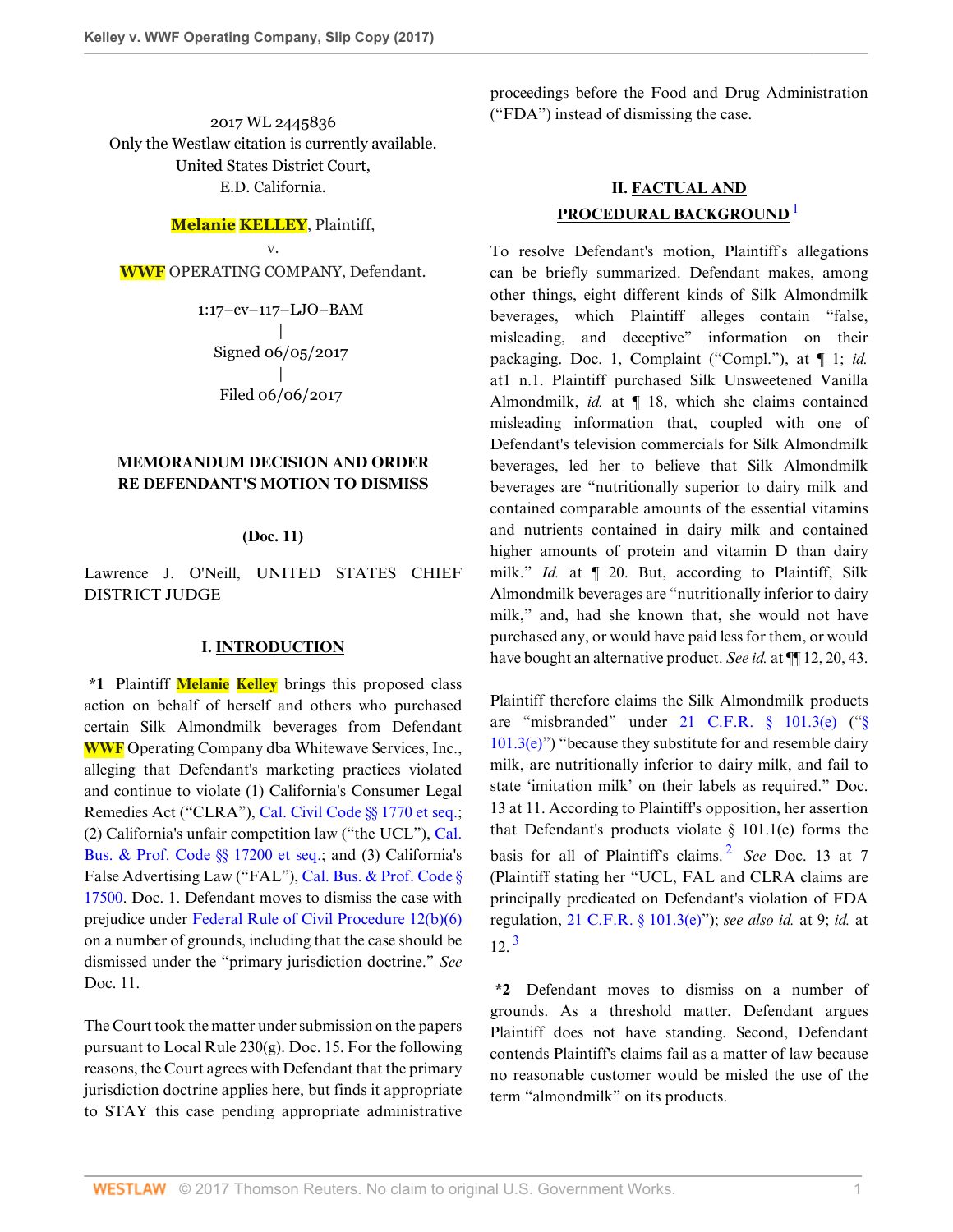As to Plaintiff's assertion that Silk Almondmilk beverages' labeling violate  $\frac{8}{101.3}$ (e)—the basis for Plaintiff's claims —Defendant argues that the beverages are distinct from dairy milk, their labeling complies with the applicable regulations, namely,  $21$  C.F.R.  $\S$   $101.3(b)(1)–(3)$ , and is not otherwise misleading. Defendant therefore contends Plaintiff seeks to impose labeling requirements on Silk Almondmilk beverages that go beyond what is required by the Food, Drug, and Cosmetic Act ("FDCA"), [21](http://www.westlaw.com/Link/Document/FullText?findType=L&pubNum=1000546&cite=21USCAS301&originatingDoc=Iaf87b0704b7d11e794a1f7ff5c621124&refType=LQ&originationContext=document&vr=3.0&rs=cblt1.0&transitionType=DocumentItem&contextData=(sc.Search)) [U.S.C. §§ 301–](http://www.westlaw.com/Link/Document/FullText?findType=L&pubNum=1000546&cite=21USCAS301&originatingDoc=Iaf87b0704b7d11e794a1f7ff5c621124&refType=LQ&originationContext=document&vr=3.0&rs=cblt1.0&transitionType=DocumentItem&contextData=(sc.Search))[399f](http://www.westlaw.com/Link/Document/FullText?findType=L&pubNum=1000546&cite=21USCAS399F&originatingDoc=Iaf87b0704b7d11e794a1f7ff5c621124&refType=LQ&originationContext=document&vr=3.0&rs=cblt1.0&transitionType=DocumentItem&contextData=(sc.Search)), and, accordingly, Plaintiff's claims are expressly preempted by the FDCA.

#### **III. STANDARDS OF DECISION**

A motion to dismiss pursuant to [Federal Rule of Civil](http://www.westlaw.com/Link/Document/FullText?findType=L&pubNum=1000600&cite=USFRCPR12&originatingDoc=Iaf87b0704b7d11e794a1f7ff5c621124&refType=LQ&originationContext=document&vr=3.0&rs=cblt1.0&transitionType=DocumentItem&contextData=(sc.Search)) Procedure  $12(b)(6)$  is a challenge to the sufficiency of the allegations set forth in the complaint. A 12(b)(6) dismissal is proper where there is either a "lack of a cognizable legal theory" or "the absence of sufficient facts alleged under a cognizable legal theory." *[Balisteri v. Pacifica Police](http://www.westlaw.com/Link/Document/FullText?findType=Y&serNum=1990078031&pubNum=0000350&originatingDoc=Iaf87b0704b7d11e794a1f7ff5c621124&refType=RP&fi=co_pp_sp_350_699&originationContext=document&vr=3.0&rs=cblt1.0&transitionType=DocumentItem&contextData=(sc.Search)#co_pp_sp_350_699) Dept.*[, 901 F.2d 696, 699 \(9th Cir. 1990\).](http://www.westlaw.com/Link/Document/FullText?findType=Y&serNum=1990078031&pubNum=0000350&originatingDoc=Iaf87b0704b7d11e794a1f7ff5c621124&refType=RP&fi=co_pp_sp_350_699&originationContext=document&vr=3.0&rs=cblt1.0&transitionType=DocumentItem&contextData=(sc.Search)#co_pp_sp_350_699) In considering a motion to dismiss for failure to state a claim, the court generally accepts as true the allegations in the complaint, construes the pleading in the light most favorable to the party opposing the motion, and resolves all doubts in the pleader's favor. *[Lazy Y. Ranch LTD v. Behrens](http://www.westlaw.com/Link/Document/FullText?findType=Y&serNum=2017147122&pubNum=0000506&originatingDoc=Iaf87b0704b7d11e794a1f7ff5c621124&refType=RP&fi=co_pp_sp_506_588&originationContext=document&vr=3.0&rs=cblt1.0&transitionType=DocumentItem&contextData=(sc.Search)#co_pp_sp_506_588)*, 546 F.3d [580, 588 \(9th Cir. 2008\).](http://www.westlaw.com/Link/Document/FullText?findType=Y&serNum=2017147122&pubNum=0000506&originatingDoc=Iaf87b0704b7d11e794a1f7ff5c621124&refType=RP&fi=co_pp_sp_506_588&originationContext=document&vr=3.0&rs=cblt1.0&transitionType=DocumentItem&contextData=(sc.Search)#co_pp_sp_506_588)

To survive a 12(b)(6) motion to dismiss, the plaintiff must, in accordance with Rule 8, allege "enough facts to state a claim to relief that is plausible on its face." *[Bell Atl. Corp.](http://www.westlaw.com/Link/Document/FullText?findType=Y&serNum=2012293296&pubNum=0000780&originatingDoc=Iaf87b0704b7d11e794a1f7ff5c621124&refType=RP&fi=co_pp_sp_780_570&originationContext=document&vr=3.0&rs=cblt1.0&transitionType=DocumentItem&contextData=(sc.Search)#co_pp_sp_780_570) v. Twombly*[, 550 U.S. 544, 570 \(2007\)](http://www.westlaw.com/Link/Document/FullText?findType=Y&serNum=2012293296&pubNum=0000780&originatingDoc=Iaf87b0704b7d11e794a1f7ff5c621124&refType=RP&fi=co_pp_sp_780_570&originationContext=document&vr=3.0&rs=cblt1.0&transitionType=DocumentItem&contextData=(sc.Search)#co_pp_sp_780_570). "A claim has facial plausibility when the Plaintiff pleads factual content that allows the court to draw the reasonable inference that the defendant is liable for the misconduct alleged." *[Ashcroft](http://www.westlaw.com/Link/Document/FullText?findType=Y&serNum=2018848474&pubNum=0000780&originatingDoc=Iaf87b0704b7d11e794a1f7ff5c621124&refType=RP&fi=co_pp_sp_780_678&originationContext=document&vr=3.0&rs=cblt1.0&transitionType=DocumentItem&contextData=(sc.Search)#co_pp_sp_780_678) v. Iqbal*[, 556 U.S. 662, 678 \(2009\).](http://www.westlaw.com/Link/Document/FullText?findType=Y&serNum=2018848474&pubNum=0000780&originatingDoc=Iaf87b0704b7d11e794a1f7ff5c621124&refType=RP&fi=co_pp_sp_780_678&originationContext=document&vr=3.0&rs=cblt1.0&transitionType=DocumentItem&contextData=(sc.Search)#co_pp_sp_780_678) "The plausibility standard is not akin to a 'probability requirement,' but it asks for more than a sheer possibility that a defendant has acted unlawfully." *Id*. (quoting *Twombly*[, 550 U.S.](http://www.westlaw.com/Link/Document/FullText?findType=Y&serNum=2012293296&pubNum=0000780&originatingDoc=Iaf87b0704b7d11e794a1f7ff5c621124&refType=RP&fi=co_pp_sp_780_556&originationContext=document&vr=3.0&rs=cblt1.0&transitionType=DocumentItem&contextData=(sc.Search)#co_pp_sp_780_556) [at 556\)](http://www.westlaw.com/Link/Document/FullText?findType=Y&serNum=2012293296&pubNum=0000780&originatingDoc=Iaf87b0704b7d11e794a1f7ff5c621124&refType=RP&fi=co_pp_sp_780_556&originationContext=document&vr=3.0&rs=cblt1.0&transitionType=DocumentItem&contextData=(sc.Search)#co_pp_sp_780_556). "While a complaint attacked by a [Rule 12\(b\)](http://www.westlaw.com/Link/Document/FullText?findType=L&pubNum=1000600&cite=USFRCPR12&originatingDoc=Iaf87b0704b7d11e794a1f7ff5c621124&refType=LQ&originationContext=document&vr=3.0&rs=cblt1.0&transitionType=DocumentItem&contextData=(sc.Search)) [\(6\)](http://www.westlaw.com/Link/Document/FullText?findType=L&pubNum=1000600&cite=USFRCPR12&originatingDoc=Iaf87b0704b7d11e794a1f7ff5c621124&refType=LQ&originationContext=document&vr=3.0&rs=cblt1.0&transitionType=DocumentItem&contextData=(sc.Search)) motion to dismiss does not need detailed factual allegations, a Plaintiff's obligation to provide the 'grounds' of his 'entitlement to relief' requires more than labels and conclusions." *Twombly*[, 550 U.S. at 555](http://www.westlaw.com/Link/Document/FullText?findType=Y&serNum=2012293296&pubNum=0000780&originatingDoc=Iaf87b0704b7d11e794a1f7ff5c621124&refType=RP&fi=co_pp_sp_780_555&originationContext=document&vr=3.0&rs=cblt1.0&transitionType=DocumentItem&contextData=(sc.Search)#co_pp_sp_780_555) (internal citations omitted). Thus, "bare assertions ... amount[ing] to nothing more than a 'formulaic recitation of the elements' ... are not entitled to be assumed true." *[Iqbal](http://www.westlaw.com/Link/Document/FullText?findType=Y&serNum=2018848474&pubNum=0000780&originatingDoc=Iaf87b0704b7d11e794a1f7ff5c621124&refType=RP&fi=co_pp_sp_780_681&originationContext=document&vr=3.0&rs=cblt1.0&transitionType=DocumentItem&contextData=(sc.Search)#co_pp_sp_780_681)*, [556 U.S. at 681.](http://www.westlaw.com/Link/Document/FullText?findType=Y&serNum=2018848474&pubNum=0000780&originatingDoc=Iaf87b0704b7d11e794a1f7ff5c621124&refType=RP&fi=co_pp_sp_780_681&originationContext=document&vr=3.0&rs=cblt1.0&transitionType=DocumentItem&contextData=(sc.Search)#co_pp_sp_780_681) "[T]o be entitled to the presumption of truth, allegations in a complaint ... must contain sufficient allegations of underlying facts to give fair notice and to enable the opposing party to defend itself effectively." *Starr v. Baca*[, 652 F.3d 1202, 1216 \(9th Cir. 2011\).](http://www.westlaw.com/Link/Document/FullText?findType=Y&serNum=2025767926&pubNum=0000506&originatingDoc=Iaf87b0704b7d11e794a1f7ff5c621124&refType=RP&fi=co_pp_sp_506_1216&originationContext=document&vr=3.0&rs=cblt1.0&transitionType=DocumentItem&contextData=(sc.Search)#co_pp_sp_506_1216) In practice, "a complaint ... must contain either direct or inferential allegations respecting all the material elements necessary to sustain recovery under some viable legal theory." *Twombly*[, 550 U.S. at 562.](http://www.westlaw.com/Link/Document/FullText?findType=Y&serNum=2012293296&pubNum=0000780&originatingDoc=Iaf87b0704b7d11e794a1f7ff5c621124&refType=RP&fi=co_pp_sp_780_562&originationContext=document&vr=3.0&rs=cblt1.0&transitionType=DocumentItem&contextData=(sc.Search)#co_pp_sp_780_562)

## **IV. ANALYSIS**

#### **A. Plaintiff has standing to assert her claims**

Plaintiff's claims are premised on her contentions that Defendant's Silk Almondmilk beverages are (1) mislabeled, in violation of  $\S 101.3(e)$ , because they should be identified as "imitation" dairy milk; and (2) the use of the term "almondmilk" is misleading. *See* Doc. 13 at 9. Among other things, Defendant contends Plaintiff lacks standing to bring any claim under the UCL, CLRA, or FAL because she has suffered no cognizable injury and, in any event, her claim fails as a matter of law.

**\*3** Although Defendant mentions Article III standing principles, its argument that Plaintiff lacks standing is based on its position that Plaintiff lacks *statutory* standing under the UCL, FAL, and CLRA because she has not suffered a cognizable injury under those statutes. *See* Doc. 11 at 25; *see also [Hinojos v. Kohl's Corp.](http://www.westlaw.com/Link/Document/FullText?findType=Y&serNum=2030572114&pubNum=0000506&originatingDoc=Iaf87b0704b7d11e794a1f7ff5c621124&refType=RP&fi=co_pp_sp_506_1104&originationContext=document&vr=3.0&rs=cblt1.0&transitionType=DocumentItem&contextData=(sc.Search)#co_pp_sp_506_1104)*, 718 F.3d 1098, [1104 n.3 \(9th Cir. 2013\)](http://www.westlaw.com/Link/Document/FullText?findType=Y&serNum=2030572114&pubNum=0000506&originatingDoc=Iaf87b0704b7d11e794a1f7ff5c621124&refType=RP&fi=co_pp_sp_506_1104&originationContext=document&vr=3.0&rs=cblt1.0&transitionType=DocumentItem&contextData=(sc.Search)#co_pp_sp_506_1104) (finding Plaintiff easily satisfied Article III's injury requirement but discussing in depth whether the injury was sufficient for statutory standing under the UCL and FAL).

To determine whether a plaintiff has standing under these statutes, the Court must assess whether the plaintiff's complaint sufficiently alleges she suffered a sufficient economic injury as a result of the defendant's allegedly unfair, unlawful, or fraudulent business practice that is the basis for the complaint. *See [Kwikset Corp. v. Superior](http://www.westlaw.com/Link/Document/FullText?findType=Y&serNum=2024474598&pubNum=0004040&originatingDoc=Iaf87b0704b7d11e794a1f7ff5c621124&refType=RP&fi=co_pp_sp_4040_323&originationContext=document&vr=3.0&rs=cblt1.0&transitionType=DocumentItem&contextData=(sc.Search)#co_pp_sp_4040_323) Court*[, 51 Cal. 4th 310, 323 \(2011\);](http://www.westlaw.com/Link/Document/FullText?findType=Y&serNum=2024474598&pubNum=0004040&originatingDoc=Iaf87b0704b7d11e794a1f7ff5c621124&refType=RP&fi=co_pp_sp_4040_323&originationContext=document&vr=3.0&rs=cblt1.0&transitionType=DocumentItem&contextData=(sc.Search)#co_pp_sp_4040_323) *see also [Swearingen v.](http://www.westlaw.com/Link/Document/FullText?findType=Y&serNum=2039602094&pubNum=0000999&originatingDoc=Iaf87b0704b7d11e794a1f7ff5c621124&refType=RP&originationContext=document&vr=3.0&rs=cblt1.0&transitionType=DocumentItem&contextData=(sc.Search)) Santa Cruz Natural, Inc.*[, No. 13–cv–4291–SI, 2016 WL](http://www.westlaw.com/Link/Document/FullText?findType=Y&serNum=2039602094&pubNum=0000999&originatingDoc=Iaf87b0704b7d11e794a1f7ff5c621124&refType=RP&originationContext=document&vr=3.0&rs=cblt1.0&transitionType=DocumentItem&contextData=(sc.Search)) [4382544, at \\*3 \(N.D. Cal. Aug. 17, 2016\)](http://www.westlaw.com/Link/Document/FullText?findType=Y&serNum=2039602094&pubNum=0000999&originatingDoc=Iaf87b0704b7d11e794a1f7ff5c621124&refType=RP&originationContext=document&vr=3.0&rs=cblt1.0&transitionType=DocumentItem&contextData=(sc.Search)).

Plaintiff sufficiently alleges that she suffered an economic injury under the UCL, FAL, and CLRA. She alleges that (1) the Silk Almondmilk products were mislabeled because they failed to state that they are "imitation" dairy milk; (2) she bought at least one of the almondmilks, relying in part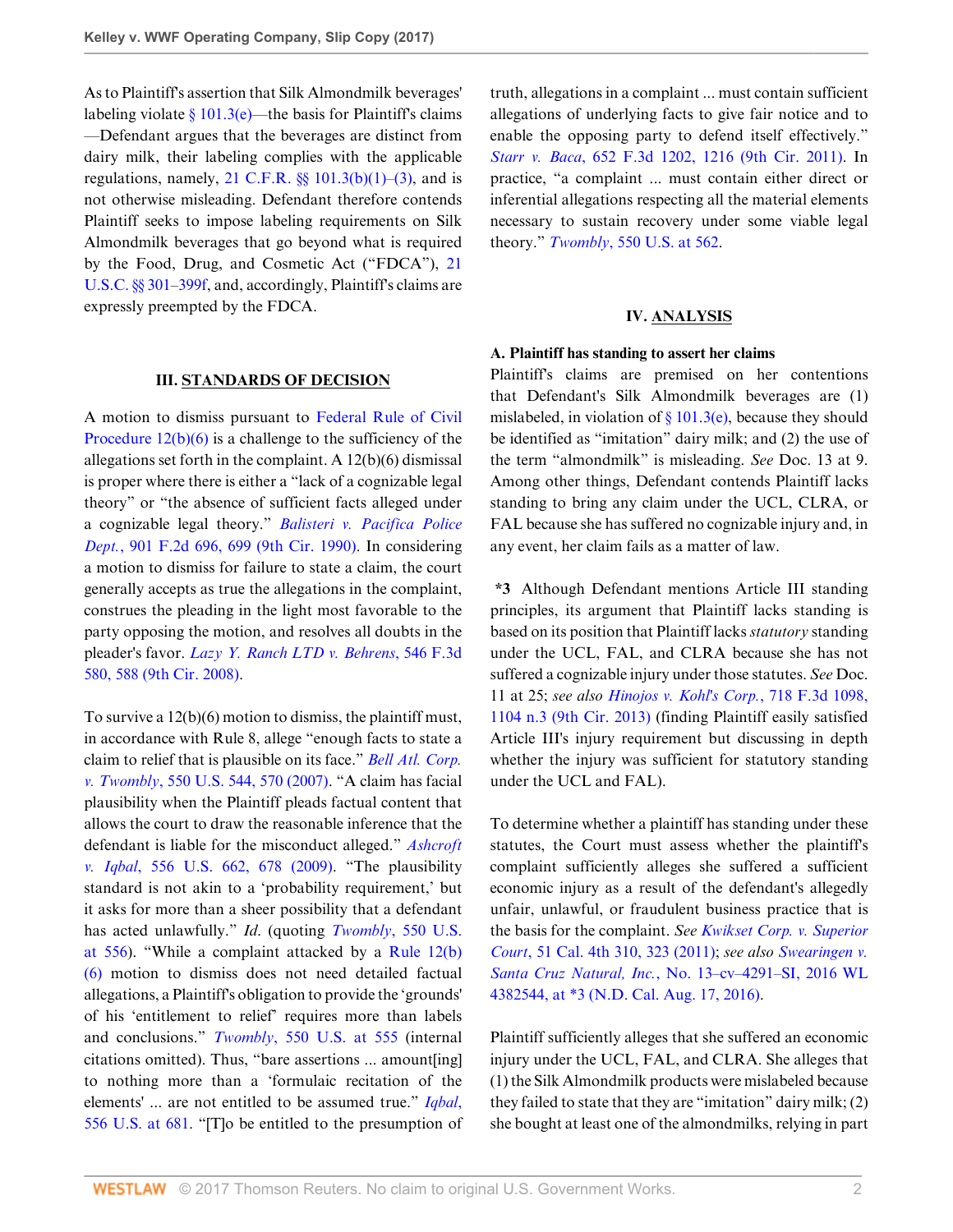on their purportedly misleading labels; and (3) had she known that the almondmilk was nutritionally inferior to dairy milk, she would not have bought it, would have paid less for it, or would have bought an alternative product. This is sufficient to satisfy *Kwikset*'s requirements. *See Hinojos v. Kohl's Corp.*[, 718 F.3d 1098, 1105 \(9th Cir.](http://www.westlaw.com/Link/Document/FullText?findType=Y&serNum=2030572114&pubNum=0000506&originatingDoc=Iaf87b0704b7d11e794a1f7ff5c621124&refType=RP&fi=co_pp_sp_506_1105&originationContext=document&vr=3.0&rs=cblt1.0&transitionType=DocumentItem&contextData=(sc.Search)#co_pp_sp_506_1105) [2013\)](http://www.westlaw.com/Link/Document/FullText?findType=Y&serNum=2030572114&pubNum=0000506&originatingDoc=Iaf87b0704b7d11e794a1f7ff5c621124&refType=RP&fi=co_pp_sp_506_1105&originationContext=document&vr=3.0&rs=cblt1.0&transitionType=DocumentItem&contextData=(sc.Search)#co_pp_sp_506_1105). Because Plaintiff has statutory standing under *Kwikset*, it follows that she has Article III standing as well. *See id.* [at 1104, 1104](http://www.westlaw.com/Link/Document/FullText?findType=Y&serNum=2030572114&pubNum=0000506&originatingDoc=Iaf87b0704b7d11e794a1f7ff5c621124&refType=RP&fi=co_pp_sp_506_1104&originationContext=document&vr=3.0&rs=cblt1.0&transitionType=DocumentItem&contextData=(sc.Search)#co_pp_sp_506_1104) n.4.

Defendant disputes whether Plaintiff has standing to assert claims against the Silk Almondmilk beverages that she did not buy. There is no controlling authority on the issue, and district courts within the Ninth Circuit are severely split. *[Khasin v. R.C. Bigelow, Inc.](http://www.westlaw.com/Link/Document/FullText?findType=Y&serNum=2030663171&pubNum=0000999&originatingDoc=Iaf87b0704b7d11e794a1f7ff5c621124&refType=RP&originationContext=document&vr=3.0&rs=cblt1.0&transitionType=DocumentItem&contextData=(sc.Search))*, No. C 12– [02204 JSW, 2013 WL 2403579, at \\*4 \(N.D. Cal. May](http://www.westlaw.com/Link/Document/FullText?findType=Y&serNum=2030663171&pubNum=0000999&originatingDoc=Iaf87b0704b7d11e794a1f7ff5c621124&refType=RP&originationContext=document&vr=3.0&rs=cblt1.0&transitionType=DocumentItem&contextData=(sc.Search)) [31, 2013\).](http://www.westlaw.com/Link/Document/FullText?findType=Y&serNum=2030663171&pubNum=0000999&originatingDoc=Iaf87b0704b7d11e794a1f7ff5c621124&refType=RP&originationContext=document&vr=3.0&rs=cblt1.0&transitionType=DocumentItem&contextData=(sc.Search)) But "[t]he majority of the courts that have carefully analyzed the question ... hold that a plaintiff may have standing to assert claims for unnamed class members based on products he or she did not purchase so long as the products and alleged misrepresentations are substantially similar." *Id.* The Court finds the majority position more persuasive and follows it here.

## **B. Plaintiff's claims fall within the FDA's primary jurisdiction**

"Primary jurisdiction is a prudential doctrine that permits courts to determine that an otherwise cognizable claim implicates technical and policy questions that should be addressed in the first instance by the agency with regulatory authority over the relevant industry rather than by the judicial branch." *[Astiana v. Hain Celestial](http://www.westlaw.com/Link/Document/FullText?findType=Y&serNum=2035787618&pubNum=0000506&originatingDoc=Iaf87b0704b7d11e794a1f7ff5c621124&refType=RP&fi=co_pp_sp_506_760&originationContext=document&vr=3.0&rs=cblt1.0&transitionType=DocumentItem&contextData=(sc.Search)#co_pp_sp_506_760) Group, Inc.*[, 783 F.3d 753, 760 \(9th Cir. 2015\)](http://www.westlaw.com/Link/Document/FullText?findType=Y&serNum=2035787618&pubNum=0000506&originatingDoc=Iaf87b0704b7d11e794a1f7ff5c621124&refType=RP&fi=co_pp_sp_506_760&originationContext=document&vr=3.0&rs=cblt1.0&transitionType=DocumentItem&contextData=(sc.Search)#co_pp_sp_506_760) (citation and quotation marks omitted). "The doctrine applies when protection of the integrity of a regulatory scheme dictates preliminary resort to the agency which administers the scheme." *[United States v. Gen. Dynamics Corp.](http://www.westlaw.com/Link/Document/FullText?findType=Y&serNum=1987117674&pubNum=0000350&originatingDoc=Iaf87b0704b7d11e794a1f7ff5c621124&refType=RP&fi=co_pp_sp_350_1365&originationContext=document&vr=3.0&rs=cblt1.0&transitionType=DocumentItem&contextData=(sc.Search)#co_pp_sp_350_1365)*, 828 [F.2d 1356, 1365 \(9th Cir. 1987\).](http://www.westlaw.com/Link/Document/FullText?findType=Y&serNum=1987117674&pubNum=0000350&originatingDoc=Iaf87b0704b7d11e794a1f7ff5c621124&refType=RP&fi=co_pp_sp_350_1365&originationContext=document&vr=3.0&rs=cblt1.0&transitionType=DocumentItem&contextData=(sc.Search)#co_pp_sp_350_1365) Courts use the doctrine "to allocate initial decisionmaking responsibility between agencies and courts where such [jurisdictional] overlaps and potential for conflicts exist." *[Syntek Semiconductor](http://www.westlaw.com/Link/Document/FullText?findType=Y&serNum=2002624075&pubNum=0000506&originatingDoc=Iaf87b0704b7d11e794a1f7ff5c621124&refType=RP&fi=co_pp_sp_506_780&originationContext=document&vr=3.0&rs=cblt1.0&transitionType=DocumentItem&contextData=(sc.Search)#co_pp_sp_506_780) [Co., Ltd. v. Microchip Tech., Inc.](http://www.westlaw.com/Link/Document/FullText?findType=Y&serNum=2002624075&pubNum=0000506&originatingDoc=Iaf87b0704b7d11e794a1f7ff5c621124&refType=RP&fi=co_pp_sp_506_780&originationContext=document&vr=3.0&rs=cblt1.0&transitionType=DocumentItem&contextData=(sc.Search)#co_pp_sp_506_780)*, 307 F.3d 775, 780 (9th [Cir. 2002\)](http://www.westlaw.com/Link/Document/FullText?findType=Y&serNum=2002624075&pubNum=0000506&originatingDoc=Iaf87b0704b7d11e794a1f7ff5c621124&refType=RP&fi=co_pp_sp_506_780&originationContext=document&vr=3.0&rs=cblt1.0&transitionType=DocumentItem&contextData=(sc.Search)#co_pp_sp_506_780) (citation and quotation marks omitted).

**\*4** To determine whether to invoke the doctrine, courts must consider

> (1) the need to resolve an issue that (2) has been placed by

Congress within the jurisdiction of an administrative body having regulatory authority (3) pursuant to a statute that subjects an industry or activity to a comprehensive regulatory authority that (4) requires expertise or uniformity in administration.

*Astiana*[, 783 F.3d at 760](http://www.westlaw.com/Link/Document/FullText?findType=Y&serNum=2035787618&pubNum=0000506&originatingDoc=Iaf87b0704b7d11e794a1f7ff5c621124&refType=RP&fi=co_pp_sp_506_760&originationContext=document&vr=3.0&rs=cblt1.0&transitionType=DocumentItem&contextData=(sc.Search)#co_pp_sp_506_760) (citation and quotation marks omitted). The doctrine thus applies only under "a limited set of circumstances," including when the case "requires resolution of an issue of first impression, or of a particularly complicated issue that Congress has committed to a regulatory agency." *Id.* (citations and quotation marks omitted). Further, these circumstances must "present[ ] a far-reaching question that requires expertise or uniformity in administration." *[Brown v. MCI](http://www.westlaw.com/Link/Document/FullText?findType=Y&serNum=2002074357&pubNum=0000506&originatingDoc=Iaf87b0704b7d11e794a1f7ff5c621124&refType=RP&fi=co_pp_sp_506_1172&originationContext=document&vr=3.0&rs=cblt1.0&transitionType=DocumentItem&contextData=(sc.Search)#co_pp_sp_506_1172) [WorldCom Network Servs., Inc.](http://www.westlaw.com/Link/Document/FullText?findType=Y&serNum=2002074357&pubNum=0000506&originatingDoc=Iaf87b0704b7d11e794a1f7ff5c621124&refType=RP&fi=co_pp_sp_506_1172&originationContext=document&vr=3.0&rs=cblt1.0&transitionType=DocumentItem&contextData=(sc.Search)#co_pp_sp_506_1172)*, 277 F.3d 1166, 1172 (9th [Cir. 2002\)](http://www.westlaw.com/Link/Document/FullText?findType=Y&serNum=2002074357&pubNum=0000506&originatingDoc=Iaf87b0704b7d11e794a1f7ff5c621124&refType=RP&fi=co_pp_sp_506_1172&originationContext=document&vr=3.0&rs=cblt1.0&transitionType=DocumentItem&contextData=(sc.Search)#co_pp_sp_506_1172).

For instance, in *[Clark v. Time Warner Cable](http://www.westlaw.com/Link/Document/FullText?findType=Y&serNum=2015911395&pubNum=0000506&originatingDoc=Iaf87b0704b7d11e794a1f7ff5c621124&refType=RP&fi=co_pp_sp_506_1115&originationContext=document&vr=3.0&rs=cblt1.0&transitionType=DocumentItem&contextData=(sc.Search)#co_pp_sp_506_1115)*, 523 [F.3d 1110, 1115 \(9th Cir. 2008\)](http://www.westlaw.com/Link/Document/FullText?findType=Y&serNum=2015911395&pubNum=0000506&originatingDoc=Iaf87b0704b7d11e794a1f7ff5c621124&refType=RP&fi=co_pp_sp_506_1115&originationContext=document&vr=3.0&rs=cblt1.0&transitionType=DocumentItem&contextData=(sc.Search)#co_pp_sp_506_1115), the court confronted whether a provider of a new technology that used the internet to make phone calls "qualifie[d] as a 'telecommunications carrier' [under [47 U.S.C. § 258\(a\)\]](http://www.westlaw.com/Link/Document/FullText?findType=L&pubNum=1000546&cite=47USCAS258&originatingDoc=Iaf87b0704b7d11e794a1f7ff5c621124&refType=SP&originationContext=document&vr=3.0&rs=cblt1.0&transitionType=DocumentItem&contextData=(sc.Search)#co_pp_8b3b0000958a4) or is otherwise subject to  $\S 258(a)$ 's requirements," an issue that "fits squarely" within the Federal Communication Commission's delegation of authority from Congress. *Id.* Recognizing that the issue was one of first impression and that the FCC was developing "a uniform regulatory framework to confront" the new technology, the Ninth Circuit held that the district court properly invoked the doctrine of primary jurisdiction to refer the claim to the FCC. *Id.* [at 1115–16](http://www.westlaw.com/Link/Document/FullText?findType=Y&serNum=2015911395&pubNum=0000506&originatingDoc=Iaf87b0704b7d11e794a1f7ff5c621124&refType=RP&fi=co_pp_sp_506_1115&originationContext=document&vr=3.0&rs=cblt1.0&transitionType=DocumentItem&contextData=(sc.Search)#co_pp_sp_506_1115); *see also id.* [at 1115](http://www.westlaw.com/Link/Document/FullText?findType=Y&serNum=2015911395&pubNum=0000506&originatingDoc=Iaf87b0704b7d11e794a1f7ff5c621124&refType=RP&fi=co_pp_sp_506_1115&originationContext=document&vr=3.0&rs=cblt1.0&transitionType=DocumentItem&contextData=(sc.Search)#co_pp_sp_506_1115) ("We need not determine whether the existence of this scheme alone would warrant the referral to the FCC of a  $\S 258(a)$  claim that raises no particularly novel issues, as Clark's claim raises a question of first impression.").

In doing so, the Ninth Circuit relied on its prior decision *Syntek*, in which the court "approved of the use of the primary jurisdiction doctrine where it is unclear whether a federal statute applies to a new technology." *Id.* [at 1115](http://www.westlaw.com/Link/Document/FullText?findType=Y&serNum=2015911395&pubNum=0000506&originatingDoc=Iaf87b0704b7d11e794a1f7ff5c621124&refType=RP&fi=co_pp_sp_506_1115&originationContext=document&vr=3.0&rs=cblt1.0&transitionType=DocumentItem&contextData=(sc.Search)#co_pp_sp_506_1115). *Syntek* involved the issue of "whether a party may obtain a judgment declaring that a copyright registration owned by another is invalid." [307 F.3d at 778.](http://www.westlaw.com/Link/Document/FullText?findType=Y&serNum=2002624075&pubNum=0000506&originatingDoc=Iaf87b0704b7d11e794a1f7ff5c621124&refType=RP&fi=co_pp_sp_506_778&originationContext=document&vr=3.0&rs=cblt1.0&transitionType=DocumentItem&contextData=(sc.Search)#co_pp_sp_506_778) The court recognized this was an issue that was properly addressed in the first instance by the Register of Copyrights for four reasons. *Id.* [at 781–82](http://www.westlaw.com/Link/Document/FullText?findType=Y&serNum=2002624075&pubNum=0000506&originatingDoc=Iaf87b0704b7d11e794a1f7ff5c621124&refType=RP&fi=co_pp_sp_506_781&originationContext=document&vr=3.0&rs=cblt1.0&transitionType=DocumentItem&contextData=(sc.Search)#co_pp_sp_506_781). First, Congress intended "to have national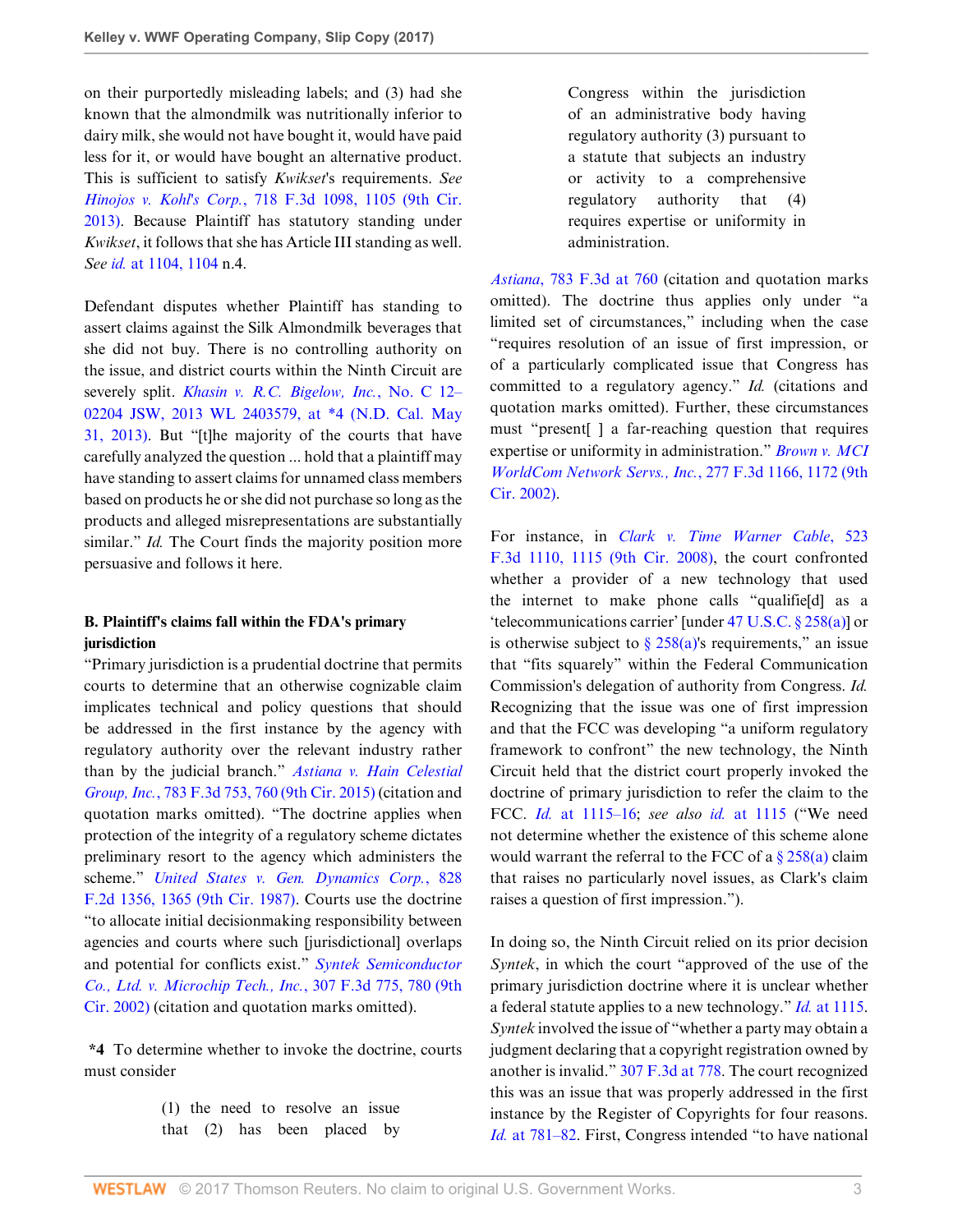uniformity in copyright." *Id.* [at 781](http://www.westlaw.com/Link/Document/FullText?findType=Y&serNum=2002624075&pubNum=0000506&originatingDoc=Iaf87b0704b7d11e794a1f7ff5c621124&refType=RP&fi=co_pp_sp_506_781&originationContext=document&vr=3.0&rs=cblt1.0&transitionType=DocumentItem&contextData=(sc.Search)#co_pp_sp_506_781). Second, the issue was one of first impression, and was a complicated one "that Congress ha[d] committed to the Register of Copyrights." Third, the issue "require[d] an analysis of whether the agency acted in conformance with its own regulations when it granted the [challenged] registration." *Id.* Fourth, the plaintiff sought an administrative remedy, but it was unclear whether that remedy was available. *Id.* [at 782.](http://www.westlaw.com/Link/Document/FullText?findType=Y&serNum=2002624075&pubNum=0000506&originatingDoc=Iaf87b0704b7d11e794a1f7ff5c621124&refType=RP&fi=co_pp_sp_506_782&originationContext=document&vr=3.0&rs=cblt1.0&transitionType=DocumentItem&contextData=(sc.Search)#co_pp_sp_506_782)

*Clark* and *Syntek* counsel applying the doctrine of primary jurisdiction here for at least three reasons. First, there is no dispute that Congress has enacted a comprehensive scheme to maintain uniformity in food labeling and has delegated the authority of administering it to the FDA. *See generally* [21 U.S.C. §§ 343](http://www.westlaw.com/Link/Document/FullText?findType=L&pubNum=1000546&cite=21USCAS343&originatingDoc=Iaf87b0704b7d11e794a1f7ff5c621124&refType=LQ&originationContext=document&vr=3.0&rs=cblt1.0&transitionType=DocumentItem&contextData=(sc.Search)), [343–1\(a\)](http://www.westlaw.com/Link/Document/FullText?findType=L&pubNum=1000546&cite=21USCAS343-1&originatingDoc=Iaf87b0704b7d11e794a1f7ff5c621124&refType=SP&originationContext=document&vr=3.0&rs=cblt1.0&transitionType=DocumentItem&contextData=(sc.Search)#co_pp_8b3b0000958a4); [21 C.F.R. § 101.3](http://www.westlaw.com/Link/Document/FullText?findType=L&pubNum=1000547&cite=21CFRS101.3&originatingDoc=Iaf87b0704b7d11e794a1f7ff5c621124&refType=LQ&originationContext=document&vr=3.0&rs=cblt1.0&transitionType=DocumentItem&contextData=(sc.Search)). Second, though neither party acknowledges it, Plaintiff's position—that Defendant's almondmilk is mislabeled in that it should be labeled as an "imitation"—is an issue of first impression. The Court has conducted extensive research and is unable to locate any authority that suggests the issue has been considered officially by the FDA or the courts.

**\*5** Third, the issue of whether Defendant's products (or any other plant-based "milk") should be deemed an "imitation" under  $\S$  101.3(e) fits squarely within the FDA's authority, and will require the agency's expertise in determining how to fashion labels so they adequately inform consumers. *Cf. [Am. Meat Inst. v. U.S. Dep't of](http://www.westlaw.com/Link/Document/FullText?findType=Y&serNum=1980135201&pubNum=0000345&originatingDoc=Iaf87b0704b7d11e794a1f7ff5c621124&refType=RP&originationContext=document&vr=3.0&rs=cblt1.0&transitionType=DocumentItem&contextData=(sc.Search)) Ag.*[, 496 F. Supp. 64](http://www.westlaw.com/Link/Document/FullText?findType=Y&serNum=1980135201&pubNum=0000345&originatingDoc=Iaf87b0704b7d11e794a1f7ff5c621124&refType=RP&originationContext=document&vr=3.0&rs=cblt1.0&transitionType=DocumentItem&contextData=(sc.Search)) (finding Department of Agriculture rule concerning the label "Turkey Ham—Cured Turkey Thigh Meat" for all-turkey product was arbitrary because agency found the rule misled some consumers to believe the product contained pork, but declining to order that any "Turkey Ham" product be labeled "imitation" ham because it required more research and analysis from agency), *vacated*, [646 F.2d 125 \(4th Cir. 1981\).](http://www.westlaw.com/Link/Document/FullText?findType=Y&serNum=1981116357&pubNum=0000350&originatingDoc=Iaf87b0704b7d11e794a1f7ff5c621124&refType=RP&originationContext=document&vr=3.0&rs=cblt1.0&transitionType=DocumentItem&contextData=(sc.Search)) This Court is not the appropriate forum to decide *in the first instance* whether almondmilk "substitutes for," is "nutritionally inferior" to, and "resembles" dairy milk such that it should be labeled "imitation" milk under  $\S$  101.3(e) an issue which forms the entire basis for Plaintiff's case. *See Nat'l Commc'ns [Ass'n, Inc. v. AT&T](http://www.westlaw.com/Link/Document/FullText?findType=Y&serNum=1995039834&pubNum=0000506&originatingDoc=Iaf87b0704b7d11e794a1f7ff5c621124&refType=RP&fi=co_pp_sp_506_222&originationContext=document&vr=3.0&rs=cblt1.0&transitionType=DocumentItem&contextData=(sc.Search)#co_pp_sp_506_222)*, 46 F.3d [220, 222–223 \(2d Cir. 1995\)](http://www.westlaw.com/Link/Document/FullText?findType=Y&serNum=1995039834&pubNum=0000506&originatingDoc=Iaf87b0704b7d11e794a1f7ff5c621124&refType=RP&fi=co_pp_sp_506_222&originationContext=document&vr=3.0&rs=cblt1.0&transitionType=DocumentItem&contextData=(sc.Search)#co_pp_sp_506_222) ("The doctrine of primary jurisdiction allows a federal court to refer a matter extending beyond the 'conventional experiences of judges' or 'falling within the realm of administrative discretion' to an administrative agency with more specialized experience, expertise, and insight.") (citations omitted).

The doctrine is particularly appropriate here because that issue "involves technical questions of *fact* uniquely within the expertise and experience of an agency." *[Nader](http://www.westlaw.com/Link/Document/FullText?findType=Y&serNum=1976142387&pubNum=0000780&originatingDoc=Iaf87b0704b7d11e794a1f7ff5c621124&refType=RP&fi=co_pp_sp_780_304&originationContext=document&vr=3.0&rs=cblt1.0&transitionType=DocumentItem&contextData=(sc.Search)#co_pp_sp_780_304) v. Allegheny Airlines, Inc.*[, 426 U.S. 290, 304 \(1976\)](http://www.westlaw.com/Link/Document/FullText?findType=Y&serNum=1976142387&pubNum=0000780&originatingDoc=Iaf87b0704b7d11e794a1f7ff5c621124&refType=RP&fi=co_pp_sp_780_304&originationContext=document&vr=3.0&rs=cblt1.0&transitionType=DocumentItem&contextData=(sc.Search)#co_pp_sp_780_304) (emphasis added). [4](#page-5-3)

<span id="page-3-1"></span><span id="page-3-0"></span>As Defendant points out, members of Congress called for the FDA to address the issue approximately six months ago. *See* Los Angeles Times, *Stop calling almond, soy and rice milks 'milk,' 25 members of Congress say*, http://www.latimes.com/business/la-fi-almond-milksoy-milk–20161223–story.html (Congress members "want the FDA to require plant-based products to adopt a name other than milk, which they say is deceptive"). The issue is therefore on the FDA's radar.<sup>[5](#page-5-4)</sup> The FDA should, at the very least, have the opportunity to decide whether it will address the issue. *See [Swearingen v. Santa Cruz](http://www.westlaw.com/Link/Document/FullText?findType=Y&serNum=2033092337&pubNum=0000999&originatingDoc=Iaf87b0704b7d11e794a1f7ff5c621124&refType=RP&originationContext=document&vr=3.0&rs=cblt1.0&transitionType=DocumentItem&contextData=(sc.Search)) Natural, Inc.*[, No. C 13–04291 SI, 2014 WL 1339775, at](http://www.westlaw.com/Link/Document/FullText?findType=Y&serNum=2033092337&pubNum=0000999&originatingDoc=Iaf87b0704b7d11e794a1f7ff5c621124&refType=RP&originationContext=document&vr=3.0&rs=cblt1.0&transitionType=DocumentItem&contextData=(sc.Search)) [\\*3 \(N.D. Cal. Apr. 2, 2014\)](http://www.westlaw.com/Link/Document/FullText?findType=Y&serNum=2033092337&pubNum=0000999&originatingDoc=Iaf87b0704b7d11e794a1f7ff5c621124&refType=RP&originationContext=document&vr=3.0&rs=cblt1.0&transitionType=DocumentItem&contextData=(sc.Search)) ("[C]ourts find it particularly appropriate to defer to an agency when, as is true here, the agency is in the process of making a determination on a key issue in the litigation.").Further, given that the FDA appears poised to have the opportunity to consider the issue presented in this case, the Court's consideration of the issue could lead to inconsistent results, which weighs in favor of applying the doctrine. *See [Davel](http://www.westlaw.com/Link/Document/FullText?findType=Y&serNum=2009742904&pubNum=0000506&originatingDoc=Iaf87b0704b7d11e794a1f7ff5c621124&refType=RP&fi=co_pp_sp_506_1089&originationContext=document&vr=3.0&rs=cblt1.0&transitionType=DocumentItem&contextData=(sc.Search)#co_pp_sp_506_1089) [Commc'ns, Inc. v. Qwest Corp.](http://www.westlaw.com/Link/Document/FullText?findType=Y&serNum=2009742904&pubNum=0000506&originatingDoc=Iaf87b0704b7d11e794a1f7ff5c621124&refType=RP&fi=co_pp_sp_506_1089&originationContext=document&vr=3.0&rs=cblt1.0&transitionType=DocumentItem&contextData=(sc.Search)#co_pp_sp_506_1089)*, 460 F.3d 1075, 1089 (9th [Cir. 2006\)](http://www.westlaw.com/Link/Document/FullText?findType=Y&serNum=2009742904&pubNum=0000506&originatingDoc=Iaf87b0704b7d11e794a1f7ff5c621124&refType=RP&fi=co_pp_sp_506_1089&originationContext=document&vr=3.0&rs=cblt1.0&transitionType=DocumentItem&contextData=(sc.Search)#co_pp_sp_506_1089) ("the central focus of the primary jurisdiction doctrine [is] the desirability of uniform determination and administration of federal policy embodied in the agency's orders"). "Applying the doctrine of primary jurisdiction allows the Court to benefit from the FDA's expertise on food labeling and will ensure uniformity in administration of the regulations." *Swearingen*[, 2014 WL 1339775, at \\*4](http://www.westlaw.com/Link/Document/FullText?findType=Y&serNum=2033092337&pubNum=0000999&originatingDoc=Iaf87b0704b7d11e794a1f7ff5c621124&refType=RP&originationContext=document&vr=3.0&rs=cblt1.0&transitionType=DocumentItem&contextData=(sc.Search)).

**\*6** The Court acknowledges that "[c]ommon sense [dictates] that even when agency expertise would be helpful, a court should not invoke primary jurisdiction when the agency is aware of but has expressed no interest in the subject matter of the litigation." *Astiana*[, 783 F.3d](http://www.westlaw.com/Link/Document/FullText?findType=Y&serNum=2035787618&pubNum=0000506&originatingDoc=Iaf87b0704b7d11e794a1f7ff5c621124&refType=RP&fi=co_pp_sp_506_761&originationContext=document&vr=3.0&rs=cblt1.0&transitionType=DocumentItem&contextData=(sc.Search)#co_pp_sp_506_761) [at 761](http://www.westlaw.com/Link/Document/FullText?findType=Y&serNum=2035787618&pubNum=0000506&originatingDoc=Iaf87b0704b7d11e794a1f7ff5c621124&refType=RP&fi=co_pp_sp_506_761&originationContext=document&vr=3.0&rs=cblt1.0&transitionType=DocumentItem&contextData=(sc.Search)#co_pp_sp_506_761). As the court in *Gitson v. Trader Joe's Co.*, noted, in 2008 the FDA issued a "warning letter" to a producer of soymilk that informed the producer that its soymilk was mislabeled under [21 U.S.C. § 343\(g\)](http://www.westlaw.com/Link/Document/FullText?findType=L&pubNum=1000546&cite=21USCAS343&originatingDoc=Iaf87b0704b7d11e794a1f7ff5c621124&refType=SP&originationContext=document&vr=3.0&rs=cblt1.0&transitionType=DocumentItem&contextData=(sc.Search)#co_pp_16f4000091d86) and stated: "we do not consider 'soy milk' to be an appropriate common or usual name because it does not contain 'milk.' " [2015 WL](http://www.westlaw.com/Link/Document/FullText?findType=Y&serNum=2037826843&pubNum=0000999&originatingDoc=Iaf87b0704b7d11e794a1f7ff5c621124&refType=RP&originationContext=document&vr=3.0&rs=cblt1.0&transitionType=DocumentItem&contextData=(sc.Search)) [9121232, at \\*2](http://www.westlaw.com/Link/Document/FullText?findType=Y&serNum=2037826843&pubNum=0000999&originatingDoc=Iaf87b0704b7d11e794a1f7ff5c621124&refType=RP&originationContext=document&vr=3.0&rs=cblt1.0&transitionType=DocumentItem&contextData=(sc.Search)). The FDA issued an identical warning to a different soymilk producer in 2012. *Id.* Thus, the FDA has, at the very least, been aware that producers label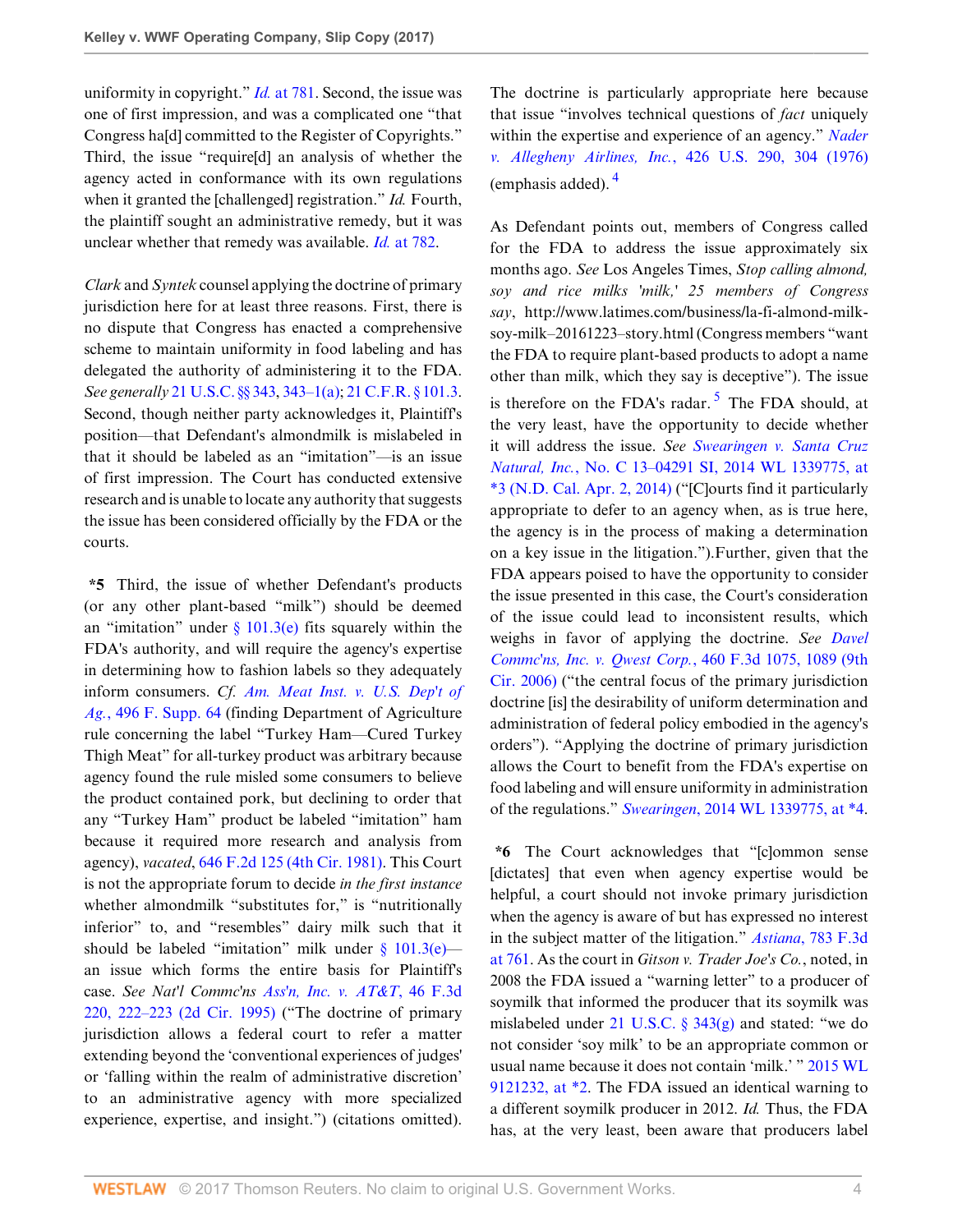soymilk as such and has, to some extent, taken a stance on whether that is appropriate. But it is questionable whether those warning letters should be entitled to any deference as a matter of law or logic. *See [Gitson](http://www.westlaw.com/Link/Document/FullText?findType=Y&serNum=2037826843&pubNum=0000999&originatingDoc=Iaf87b0704b7d11e794a1f7ff5c621124&refType=RP&originationContext=document&vr=3.0&rs=cblt1.0&transitionType=DocumentItem&contextData=(sc.Search))*, 2015 WL 9121232, at  $*2$  (finding the warning letters without support and implausible); *see also [Hood v. Wholesoy &](http://www.westlaw.com/Link/Document/FullText?findType=Y&serNum=2030989629&pubNum=0000999&originatingDoc=Iaf87b0704b7d11e794a1f7ff5c621124&refType=RP&originationContext=document&vr=3.0&rs=cblt1.0&transitionType=DocumentItem&contextData=(sc.Search)) [Co., Modesto Wholesoy Co., LLC](http://www.westlaw.com/Link/Document/FullText?findType=Y&serNum=2030989629&pubNum=0000999&originatingDoc=Iaf87b0704b7d11e794a1f7ff5c621124&refType=RP&originationContext=document&vr=3.0&rs=cblt1.0&transitionType=DocumentItem&contextData=(sc.Search))*, No. 12–cv–5550–YGR, [2013 WL 3553979, at \\*6 \(N.D. Cal. July 12, 2013\)](http://www.westlaw.com/Link/Document/FullText?findType=Y&serNum=2030989629&pubNum=0000999&originatingDoc=Iaf87b0704b7d11e794a1f7ff5c621124&refType=RP&originationContext=document&vr=3.0&rs=cblt1.0&transitionType=DocumentItem&contextData=(sc.Search)) (finding the warning letters "do[ ] not provide clear guidance for food producers or the Court," and referring the case to the FDA under the doctrine of primary jurisdiction); *[Ang v. Whitewave Foods Co.](http://www.westlaw.com/Link/Document/FullText?findType=Y&serNum=2032273781&pubNum=0000999&originatingDoc=Iaf87b0704b7d11e794a1f7ff5c621124&refType=RP&originationContext=document&vr=3.0&rs=cblt1.0&transitionType=DocumentItem&contextData=(sc.Search))*, 2013 WL 6492353, at \*3 [\(N.D. Cal. Dec. 10, 2013\)](http://www.westlaw.com/Link/Document/FullText?findType=Y&serNum=2032273781&pubNum=0000999&originatingDoc=Iaf87b0704b7d11e794a1f7ff5c621124&refType=RP&originationContext=document&vr=3.0&rs=cblt1.0&transitionType=DocumentItem&contextData=(sc.Search)) (finding warning letters are "far from controlling" on whether using the term "soymilk" is proper, and noting that the FDA "has yet to arrive at a consistent interpretation ... with respect to milk substitutes").

More importantly, while *Gitson*, *Hood*, and *Ang* addressed the issue of whether soy-based products' use of the term "milk" or "yogurt" rendered them mislabeled as violating the "standard of identity" for milk and yogurt, or whether they appropriately used their "common and usual name," none of the cases addressed whether those products are mislabeled because they are "imitations" under  $\S 101.3(e)$ , like Plaintiff alleges here with regard to Defendant's products. As noted above, the Court is confident this is an issue of first impression. The Court cannot locate, and Plaintiff does not provide, anything to indicate that the FDA is "aware of [the issue] but has expressed no interest in addressing" beyond the December 2016 request from Members of Congress and the March 2017 citizen petition discussed above, both of which explicitly ask the FDA to provide guidance on the issue. As it stands, it appears the FDA is currently considering whether to opine on a dispositive issue in this case.

<span id="page-4-0"></span>The Court therefore finds the doctrine of primary jurisdiction should apply here, and the case is accordingly referred to the FDA. *See Syntek*[, 307 F.3d at 782.](http://www.westlaw.com/Link/Document/FullText?findType=Y&serNum=2002624075&pubNum=0000506&originatingDoc=Iaf87b0704b7d11e794a1f7ff5c621124&refType=RP&fi=co_pp_sp_506_782&originationContext=document&vr=3.0&rs=cblt1.0&transitionType=DocumentItem&contextData=(sc.Search)#co_pp_sp_506_782) [6](#page-5-5) "[H]aving decided that referral of this matter to the administrative agency is appropriate, [the Court] must also determine whether this action should be stayed or dismissed without prejudice." *Id.* As the Ninth Circuit recently explained in *Astiana*:

Once a district court determines that primary jurisdiction is appropriate, it may either stay proceedings or dismiss the case without prejudice. When the purpose of primary jurisdiction is for "parties [to] pursue their administrative remedies," a district court will "[n]ormally" dismiss the case without prejudice. However, when a court invokes primary jurisdiction "but further judicial proceedings are contemplated, then jurisdiction should be retained by a stay of proceedings, not relinquished by a dismissal." In either circumstance, the district court must be attuned to the potential prejudice arising from the dismissal of claims. Because the Ninth Circuit "has not clearly adopted the doctrine of equitable tolling in primary jurisdiction cases," prudence dictates that a court should stay proceedings rather than dismissing them when there is a "possibility" that the running of the statute of limitations during administrative proceedings could affect the parties' rights.

[783 F.3d at 761–62](http://www.westlaw.com/Link/Document/FullText?findType=Y&serNum=2035787618&pubNum=0000506&originatingDoc=Iaf87b0704b7d11e794a1f7ff5c621124&refType=RP&fi=co_pp_sp_506_761&originationContext=document&vr=3.0&rs=cblt1.0&transitionType=DocumentItem&contextData=(sc.Search)#co_pp_sp_506_761) (citations and footnote omitted).

**\*7** Plaintiff did not take any stance in her opposition as to whether the case should be stayed or dismissed if the Court were to find the primary jurisdiction doctrine applicable here. "The factor most often considered in determining whether a party will be disadvantaged by dismissal is whether there is a risk that the statute of limitations may run on the claims pending agency resolution of threshold issues." *Qwest*[, 460 F.3d at 1089](http://www.westlaw.com/Link/Document/FullText?findType=Y&serNum=2009742904&pubNum=0000506&originatingDoc=Iaf87b0704b7d11e794a1f7ff5c621124&refType=RP&fi=co_pp_sp_506_1089&originationContext=document&vr=3.0&rs=cblt1.0&transitionType=DocumentItem&contextData=(sc.Search)#co_pp_sp_506_1089). The statute of limitations for Plaintiff's UCL claim is four years, *see [Beaver v.](http://www.westlaw.com/Link/Document/FullText?findType=Y&serNum=2038438742&pubNum=0000506&originatingDoc=Iaf87b0704b7d11e794a1f7ff5c621124&refType=RP&fi=co_pp_sp_506_1178&originationContext=document&vr=3.0&rs=cblt1.0&transitionType=DocumentItem&contextData=(sc.Search)#co_pp_sp_506_1178) Tarsadia Hotels*[, 816 F.3d 1170, 1178 \(9th Cir. 2016\),](http://www.westlaw.com/Link/Document/FullText?findType=Y&serNum=2038438742&pubNum=0000506&originatingDoc=Iaf87b0704b7d11e794a1f7ff5c621124&refType=RP&fi=co_pp_sp_506_1178&originationContext=document&vr=3.0&rs=cblt1.0&transitionType=DocumentItem&contextData=(sc.Search)#co_pp_sp_506_1178) and three years for her CLRA and FAL claims. *See* [Cal. Civ.](http://www.westlaw.com/Link/Document/FullText?findType=L&pubNum=1000200&cite=CACIS1783&originatingDoc=Iaf87b0704b7d11e794a1f7ff5c621124&refType=LQ&originationContext=document&vr=3.0&rs=cblt1.0&transitionType=DocumentItem&contextData=(sc.Search)) [Code § 1783](http://www.westlaw.com/Link/Document/FullText?findType=L&pubNum=1000200&cite=CACIS1783&originatingDoc=Iaf87b0704b7d11e794a1f7ff5c621124&refType=LQ&originationContext=document&vr=3.0&rs=cblt1.0&transitionType=DocumentItem&contextData=(sc.Search)); Cal. Civ. Code of Proc. § 338(a). Frankly, the Court has no way of knowing how long it may take the parties to pursue appropriate proceedings before the FDA, but is cognizant that "[a]gency decisionmaking often takes a long time." *AT&T*[, 46 F.3d at 225](http://www.westlaw.com/Link/Document/FullText?findType=Y&serNum=1995039834&pubNum=0000506&originatingDoc=Iaf87b0704b7d11e794a1f7ff5c621124&refType=RP&fi=co_pp_sp_506_225&originationContext=document&vr=3.0&rs=cblt1.0&transitionType=DocumentItem&contextData=(sc.Search)#co_pp_sp_506_225) (noting the parties estimated FCC decisionmaking would take two to five years) (citation and quotation marks omitted). Even if the FDA makes a decision on the issue of whether Defendant's claims violate  $\S$  101.3(e), future proceedings in this Court will be necessary to assess that determination and rule on Plaintiff's state-law claims. Accordingly, in an abundance of caution, the Court STAYS this case so that the statutes of limitations for Plaintiff's claims will not expire, and REFERS the matter to the FDA. The Court therefore need not address Defendant's multiple alternative arguments.